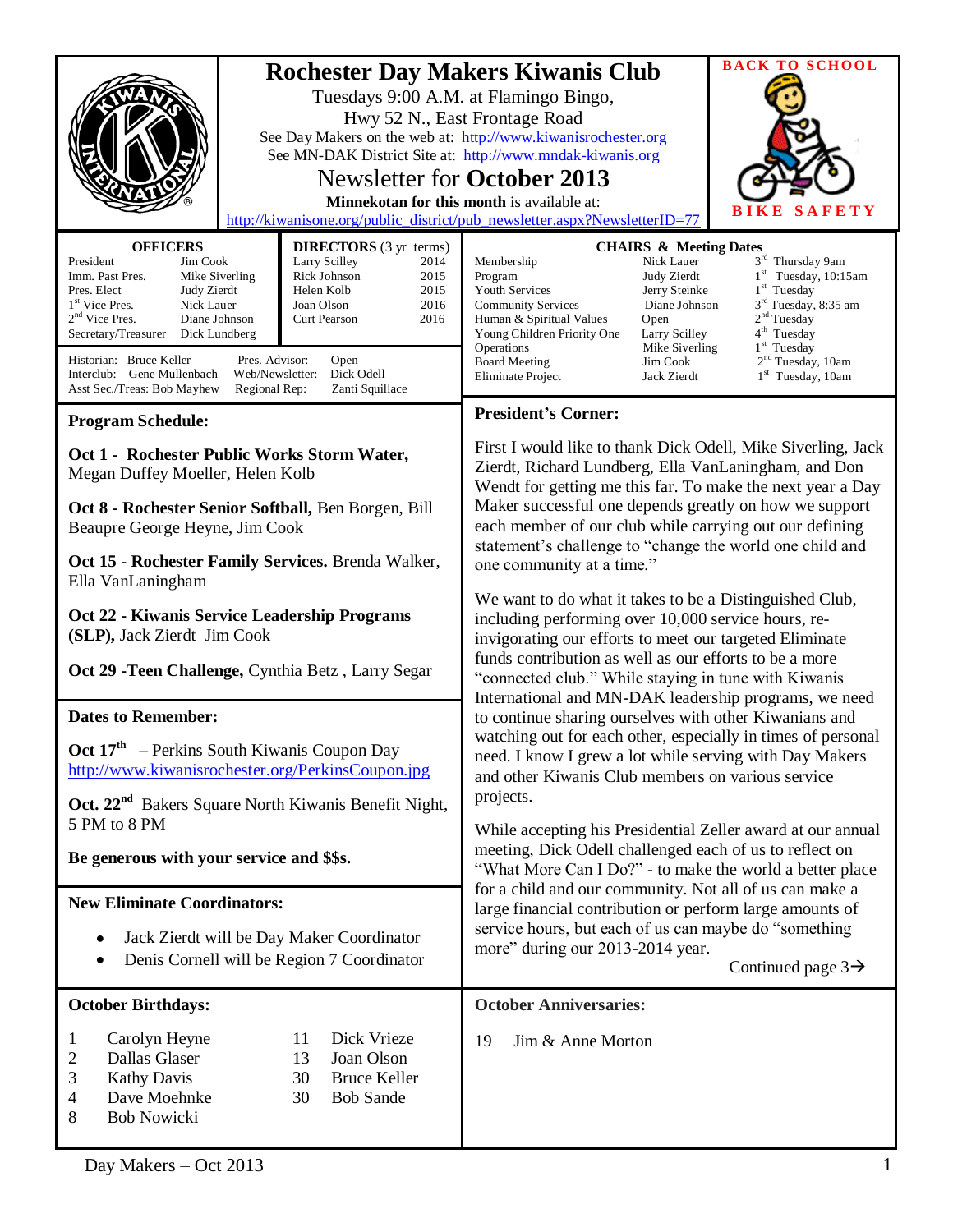#### **Secretary/Treasurer's Report –Sept 2013**

| <b>Bank Balance 8/31/13:</b>   |     | \$8,876.51  |
|--------------------------------|-----|-------------|
| <b>Administrative Account:</b> |     | \$8,910.37  |
| Service Account:               |     | $$ -780.99$ |
| Hockey/YCPO:                   | SS. | 0.00        |
| Bike Repair:                   | \$. | 294.23      |
| <b>K-Family Funds</b>          | Я   | 452.90      |

**Day Makers on leave:** Don Cain, Herb Erickson, Judy Lien, Joann Markee

**August Service Hour Statistics:** 755 hours by 37 members, 42% Participation.

# **September 10, 2013 Board Meeting Summary:**

Jack Zierdt reported: The club needs to be ready to move to a new meeting location by the end of the year. Possibilities are 1) Homestead Methodist Church, which is currently meeting at the old House of Bounce, and will be building a new facility which we could then move to, 2) University of MN Rochester Downtown, 3) Elks Club, 4) Eagles Club. Jack and his search committee will investigate each of these possibilities.

Annual Banquet update: The cost will be \$17 per person. About ten guests are expected. Forty-Four are signed up.

The board approved a budget for 2013/2014 Kiwanis year.

The board thanked outgoing board members Dick Odell, Diane Johnson, and Dick Vrieze for their service to the club. Diane Johnson is leaving as a Director and returning to the board as Second Vice President.

Kiwanis International has required all clubs to update their bylaws to a new format. Dick Odell reviewed our current bylaws and recommended incorporating two items into the new format: 1) A vacancy in the office of president shall be filled by the immediate past president. 2) A member is not considered in good standing with the club if he/she is more than 6 months or \$80 in arrears on dues or fees owed by that member. The board approved the incorporation of these two items into the bylaws.

Continued Next Column  $\rightarrow$ 

**Kiwanis Mission Statement:**

**Kiwanis is a global organization of volunteers dedicated to changing the world one child and one community at a time.**

# **Sec/Treasureer's Report:** continued

# **COMMITTEE REPORTS**

**Membership –** The club has met its new member requirement for Distinguished Club for the 2012/2013 Kiwanis year. Bruce Jawer and Mike Wuehler are prospective new members.

**Operations-** The new bylaws are complete and ready to be signed and submitted.

**ELIMINATE**- Herberger's coupon books are ready to be sold. The Century Key Club and UMR Circle K will help out with sales. The committee will encourage more members to take advantage of the matching funds available for Hixson and Zeller awards.

# *Richard Lundberg*, Secy/Treasurer

# **KI Convention Theme: What More Can I Do?**

In this column over the last two months I have talked about the following:

- Upgrading Hixson Fellowships to Zeller  $\bullet$ Fellowships.
- Kathy Davis who handles Kwik Trip Car Washes , Gas Cards, Garage Sales and Plant Sales to help raise funds

But this month I would like to share with you several of our members who continue to answer the question …. "What More Can I Do?"

Let us remember that in May, Erick Skuldt, Larry Scilley, Al Southwick and Dave Alexander were recognized with US Presidential Service Awards for many years of support for local communities and non-profits via their IBM "On Demand Community". This program is where IBM will provide funding/or equipment to the organizations that IBMers supported through their hours of service.

Additionally, Diane Johnson and Dick Odell just received their 3rd WalMart grant for another \$1000 towards our Kiwanis service projects. That's \$3000 in three years.

My point is, we all may have business relationships either directly or indirectly through our friends and relatives where we may be able to secure funds to support our service projects and/or help our club attain our Model Club Pledge to save 39,000 mothers and babies with our club MNT Eliminate project.

So please answer for yourself, "What More Can I Do?"

*Dick Odell*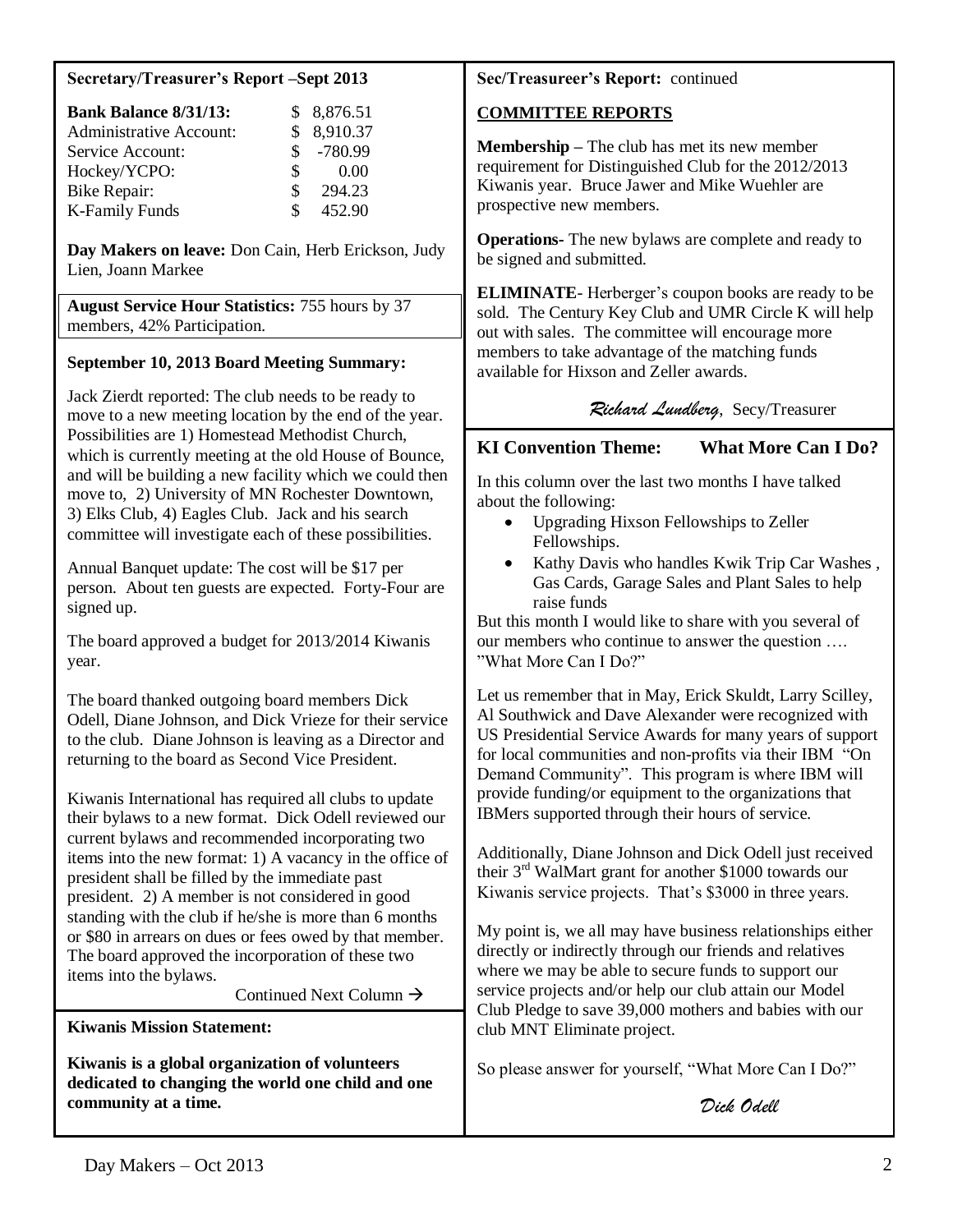# **Service Account Fund Raising:** Bakers Square N

Take a well deserving friend or relative out to dinner. Our next scheduled Bakers Square Benefit Night will be Tuesday, Oct. 22, from 5:00 to 8:00PM at Bakers Square North.

Remember that our club will get 10% of all the restaurant sales during that time frame!!! Let's see if we can do even better than our last time which was in July when we made \$151. 71. This fundraiser will help our club raise money for our service account.

# *Judy Zierdt*

# **Quarry Hill Committee:**

Mr Butterfly (Dave Moehnke) brought a "swarm" of Monarch butterflies to our club meeting….prior to their timely departure to Mexico for the winter.



Several of us wanted to join them.

# **Now You Know:**

A large group of butterflies is called a **lek, swarm, rabble.** 

The most common non-entomologist term for a large gathering of butterflies is "rabble". Where the term rabble is defined as a swarm of animals or insects; a crowd or array of disorderly people; a disorderly collection; a confused medley.

Lekking behavior in insects, is the act or practice of gathering. Swarm behavior is a collective behavior of insects, as in the behavior exhibited by the Monarch Butterfly, which aggregate together, milling about the same spot or moving en masse or migrating in some direction.

Both "leking" and "swarm" are terms used by entomologist in describing the grouping of butterflies. *Dick Odell*

# **President's Corner:** (Continued from page 1)

I do want to publicly thank Herb Erickson for over 2 years of leading us toward satisfying our 2015 Eliminate contribution commitment. During this, the  $3<sup>rd</sup>$  of a 5 year campaign, we need to support Jack Zierdt's new Eliminate leadership with renewed energy as we progress towards our goal.

Our club faced several challenges last year, including illnesses, passing of loved ones, and other serious personal situations. Regardless, we performed over 11,000 hours of service with Ella VanLaningham, Dave Alexander, Don Wendt, and Kathy Davis performing well over 400 service hours each, 17 members performing approximately 400 hours, and 17 members with over 200 hours. Wow!

Hixson Award winners were Judy Lein and Dick Odell while Zeller award winners were Nick Lauer, Dick Odell, and Mike Siverling. Diane Johnson received several service-related awards including a MN-DAK Region 7 Star award.

New Day Makers last year, included Chuck Barclay, Bruce Jawer, Bob Kandels, Curt Pearson, John Ryder, Ruth Squillace

I also need to acknowledge key contributors toward our successful annual meeting and dinner: Ella VanLaningham, Helen Kolb, Eric Skuldt, Larry Segar, Mike Siverling, Jack Zierdt. With special thanks to Past Governor Denis Cornell, Lt. Governor Dave Harms for their assistance in our induction and award ceremonies.

Finally, many thanks to our Master Silent Auction Leader Jim Morton and all auction item contributors.

Lastly, but not least, we salute our own "candy distribution ladies" Becky Cook and Sally Wendt.

*Jim Cook*, President

# **Think Eliminate MNT:**



Summary of Eliminate MNT fundraising totals as of September 16, 2013. The Eliminate Project, Kiwanis's global campaign for children, in partnership with UNICEF, has raised:

- $\bullet$ Total Funds: US\$39,111,874.48 (cash and pledges; US\$168.61 per member average)
- which will save or protect more than 21.7 million women and their future babies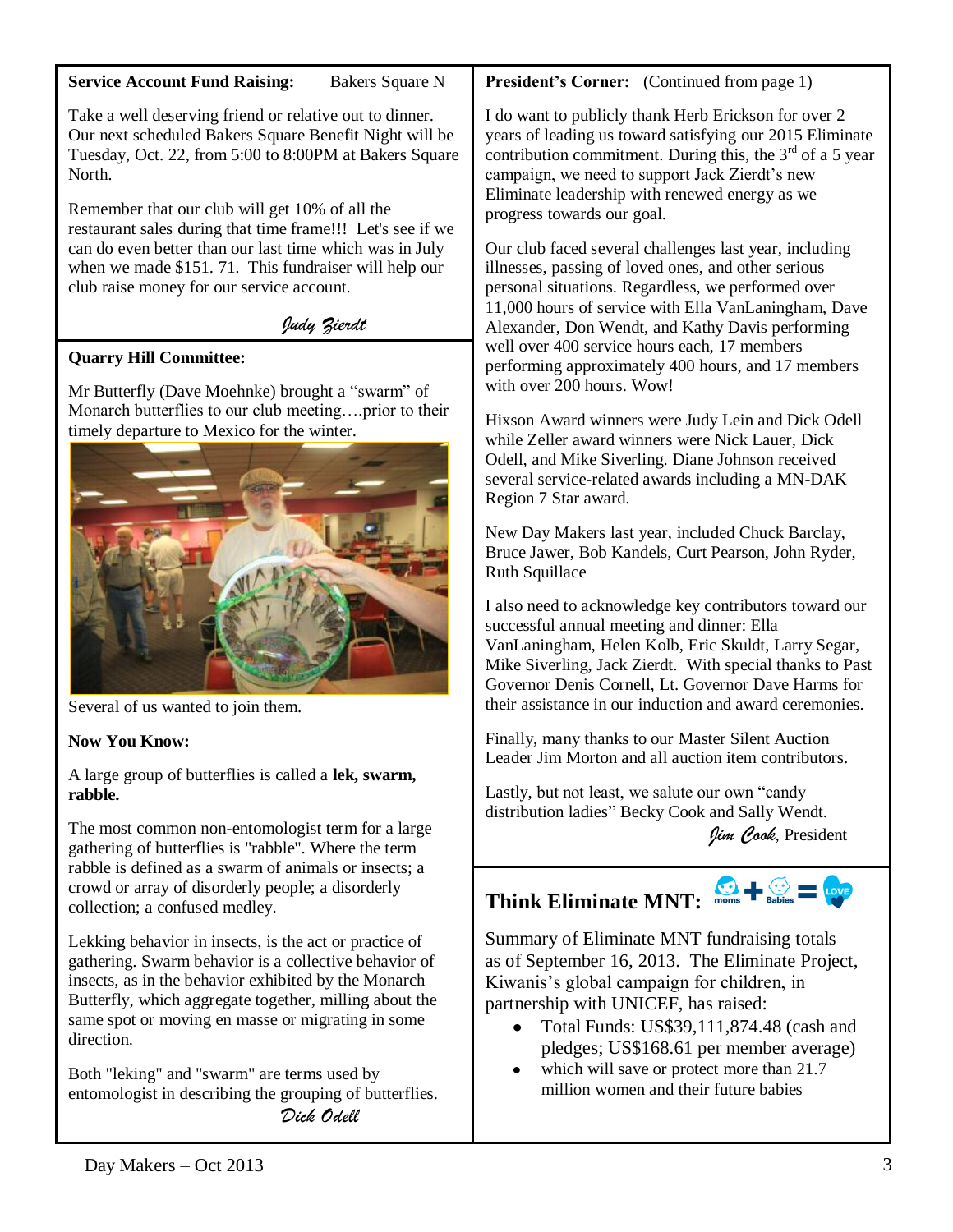### **Bike Care/Safety Committee:**

On July 31 and again on August 21, Al Southwick, Jim Cook, and Pat Mann entertained Day Makers and the Golden K Club, with a show-n-tell of their "Bike Care and Safety for 2nd Graders" programs.



They had help from two of the  $2<sup>nd</sup>$  graders from Ben Franklin elementary, Tyler Larson and Conner Stern. Even one of the dads, Eric Larson, and a grandma, Art Larson assisted.

In late May and early June, the three Day Makers presented to about  $600 - 2<sup>nd</sup>$  graders at 7 different schools, racking up more than 60 service hours. On one of the days, the team did six presentations at three different schools!

Way to go bike safety team….. *Al Southwick*

# **M/NT Eliminate Status:**

Two more countries have eliminated M/NT via the Kiwanis / UNICEF Eliminate project.

Earlier this month, the World Health Organization finished validation surveys in [Sierra Leone](http://sites.kiwanis.org/Kiwanis/en/theELIMINATEproject/Progress/Countries/SierraLeone.aspx) and [Gabon,](http://sites.kiwanis.org/Kiwanis/en/theELIMINATEproject/Progress/Countries/Gabon.aspx) and confirmed both countries have eliminated maternal and neonatal tetanus (M/NT). Since Kiwanis joined global efforts in 2011, 13 countries have eliminated M/NT

Read more at:

[http://sites.kiwanis.org/kiwanis/en/theeliminateproject/b](http://sites.kiwanis.org/kiwanis/en/theeliminateproject/blogs/13-09-28/Two_more_countries_eliminate_MNT.aspx?utm_source=Eliminate&utm_medium=email&utm_term=September2013&utm_campaign=English) [logs/13-09-](http://sites.kiwanis.org/kiwanis/en/theeliminateproject/blogs/13-09-28/Two_more_countries_eliminate_MNT.aspx?utm_source=Eliminate&utm_medium=email&utm_term=September2013&utm_campaign=English)

[28/Two\\_more\\_countries\\_eliminate\\_MNT.aspx?utm\\_sou](http://sites.kiwanis.org/kiwanis/en/theeliminateproject/blogs/13-09-28/Two_more_countries_eliminate_MNT.aspx?utm_source=Eliminate&utm_medium=email&utm_term=September2013&utm_campaign=English) [rce=Eliminate&utm\\_medium=email&utm\\_term=Septe](http://sites.kiwanis.org/kiwanis/en/theeliminateproject/blogs/13-09-28/Two_more_countries_eliminate_MNT.aspx?utm_source=Eliminate&utm_medium=email&utm_term=September2013&utm_campaign=English) [mber2013&utm\\_campaign=English](http://sites.kiwanis.org/kiwanis/en/theeliminateproject/blogs/13-09-28/Two_more_countries_eliminate_MNT.aspx?utm_source=Eliminate&utm_medium=email&utm_term=September2013&utm_campaign=English)

*Dick Odell*

# **Presidential Walter Zeller Fellowship:**

At the Day Makers annual dinner meeting, past MN-Dak Governor Denis Cornell and Region 7-Lt. Governor Dave Harms presented the first Presidential Zeller Fellowship to Immediate Past President Richard Odell.

The Presidential Zeller Award has the same impact on M/NT Eliminate objectives as a regular Zeller Fellowship but the Presidential Zeller has a slightly different design and can only be presented to a club president who holds office during the M/NT Eliminate Campaign.



Dick also discussed his reasons for securing both a Hixson Fellowship and a Presidential Zeller Fellowship in the same year ….after carefully considering KI Convention speaker John O'Leary's message of "What More Can I do?" Dick thanked the club for their support and encouraged other Hixson Awardees to consider John's message of, "What More Can I Do?"

The successful completion of our club's pledge to be a "Model Club" in 5 years will result in our club helping to save the lives of 39,000 babies and their mothers.

*Richard Odell*